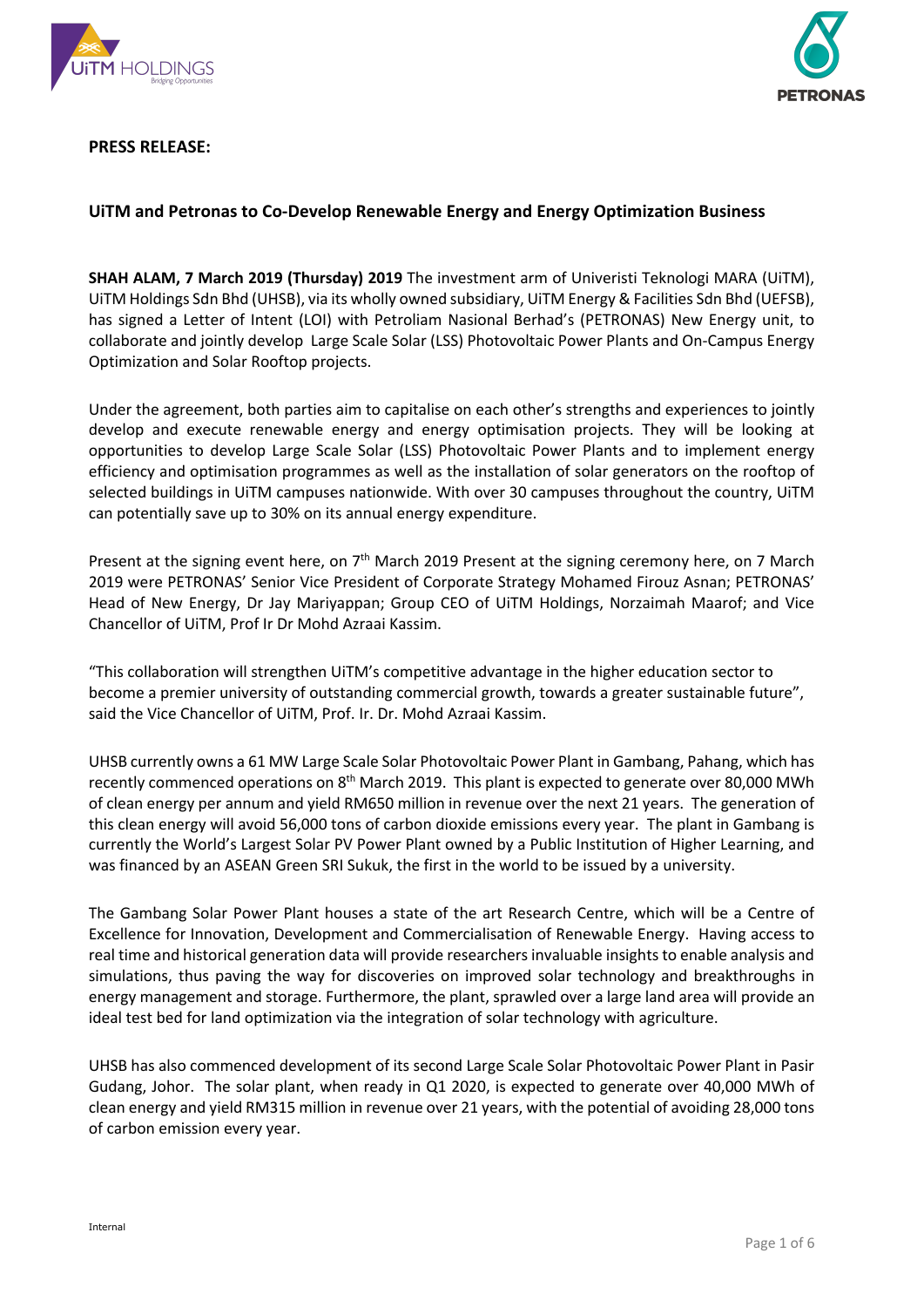Prof. Ir. Dr. Mohd Azraai Kassim further added, "By 2020, UiTM, via the two Large Scale Solar Power Plants with a combined capacity of 92 MW will be contributing to almost 4% of Malaysia's renewable energy production."

Elaborating further on the collaboration between UiTM and PETRONAS, Mohamed Firouz said: "The move into clean energy is seen as crucial to securing PETRONAS' business sustainability. It is part of the company's 'Step Out' strategy into new business areas that open up with the transformation of the energy sector, and plays a role in protecting our business from future disruptions."

In line with this, PETRONAS is already working on a number of initiatives in Malaysia which aim to help the Government meet its target for 20 per cent of the country's electricity to be generated by renewable sources by 2025. These include a solar project on the rooftop of Suria KLCC, a 10MW solar photovoltaic plant in Gebeng, Pahang, and the installation and application of solar power at PETRONAS' buildings and assets nationwide.

"The New Energy business aims to contribute at least 1.5GW to the Malaysian Government's renewable energy target of 6GW by 2025 and we believe that collaborations between industry and educational partners, such as UiTM, are crucial to achieve this target" added Mohamed Firouz.

The New Energy business will be a fully-fledged business unit with an initial focus on clean energy solutions which will include renewable energy, such as solar and wind, as well as hybrid solutions, including natural gas and storage that will be key to successful integration of clean energy solutions across the world.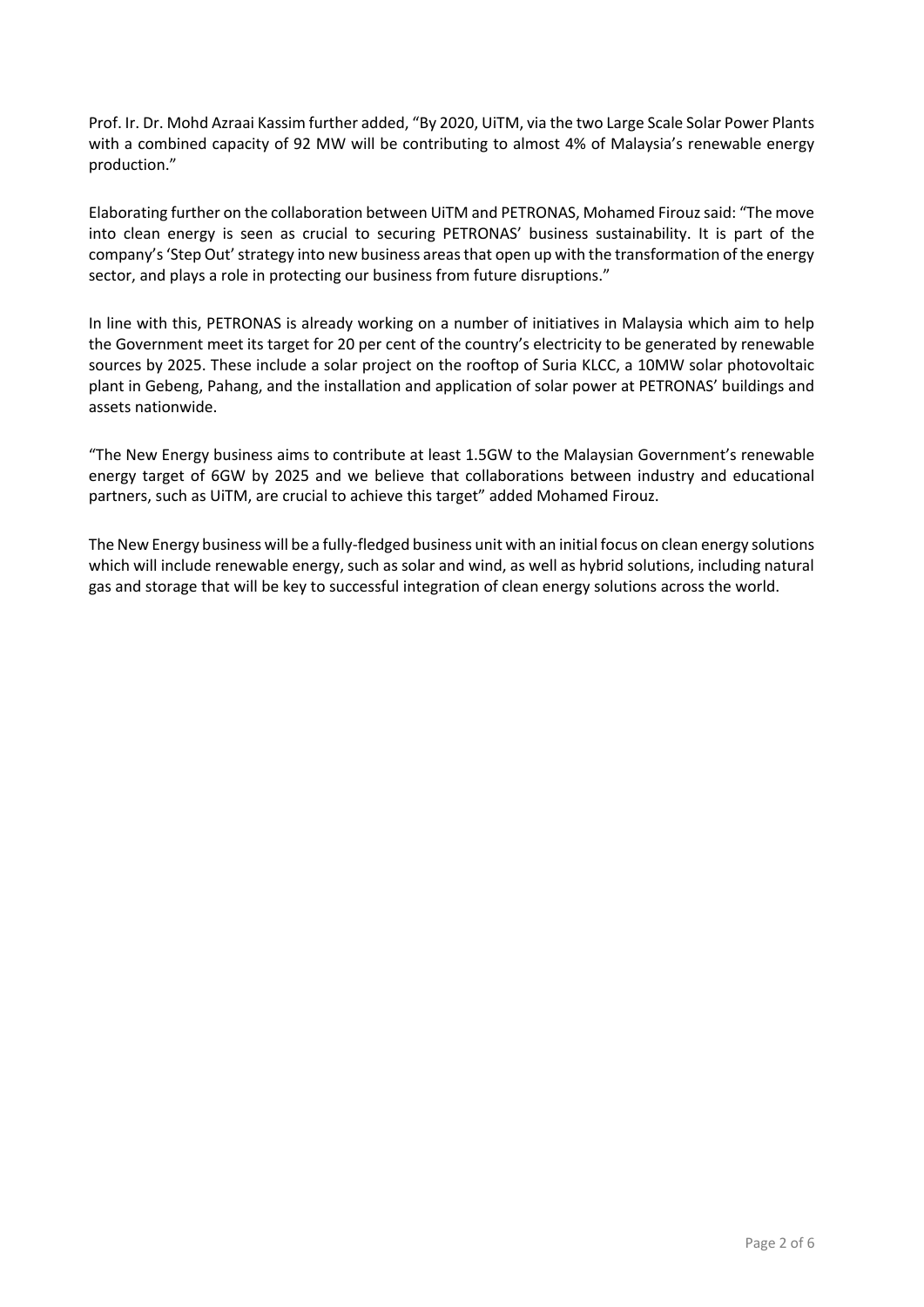## **About UiTM Holdings Sdn Bhd (UHSB)**

UHSB, the parent company of UEFSB, is a wholly-owned investment holding company of Universiti Teknologi MARA. Incorporated on June 5, 2007, it presently has ten (10) active subsidiaries with operations spanning across five (5) business divisions namely, Energy, Education, Healthcare, Technology and Creative.

UiTM Holdings acts as a link committed to transform ideas into action, and income generation into wealth creation. We are the gap-bridging entity mandated to fulfil the wealth creation for Universiti Teknologi MARA, to create investment opportunities and enhance the strategic positioning of our core businesses. It is our investment philosophy to create an efficient way to achieve results and to guide the assessment and evaluation of any investment opportunities.

www.uitmholdings.com

Contact:

*UiTM Holdings Group of Companies Group Corporate Communications Fazuin Mohd Yusoff fazuin@uitmholdings.com*

## **About PETRONAS**

Established in 1974, Petroliam Nasional Berhad (PETRONAS) is Malaysia's fully integrated oil and gas multinational ranked among the largest corporations on FORTUNE Global 500®. As the custodian for Malaysia's national oil and gas resources, we explore, produce and deliver energy to meet society's growing needs. The growing demand for energy inspires and strengthens our purpose to steadily drive for new solutions and push boundaries towards a sustainable energy future. www.petronas.com

Contact:

*Media Engagement Department Group Strategic Communications Joseph Edwin joseph\_edwin@petronas.com.my*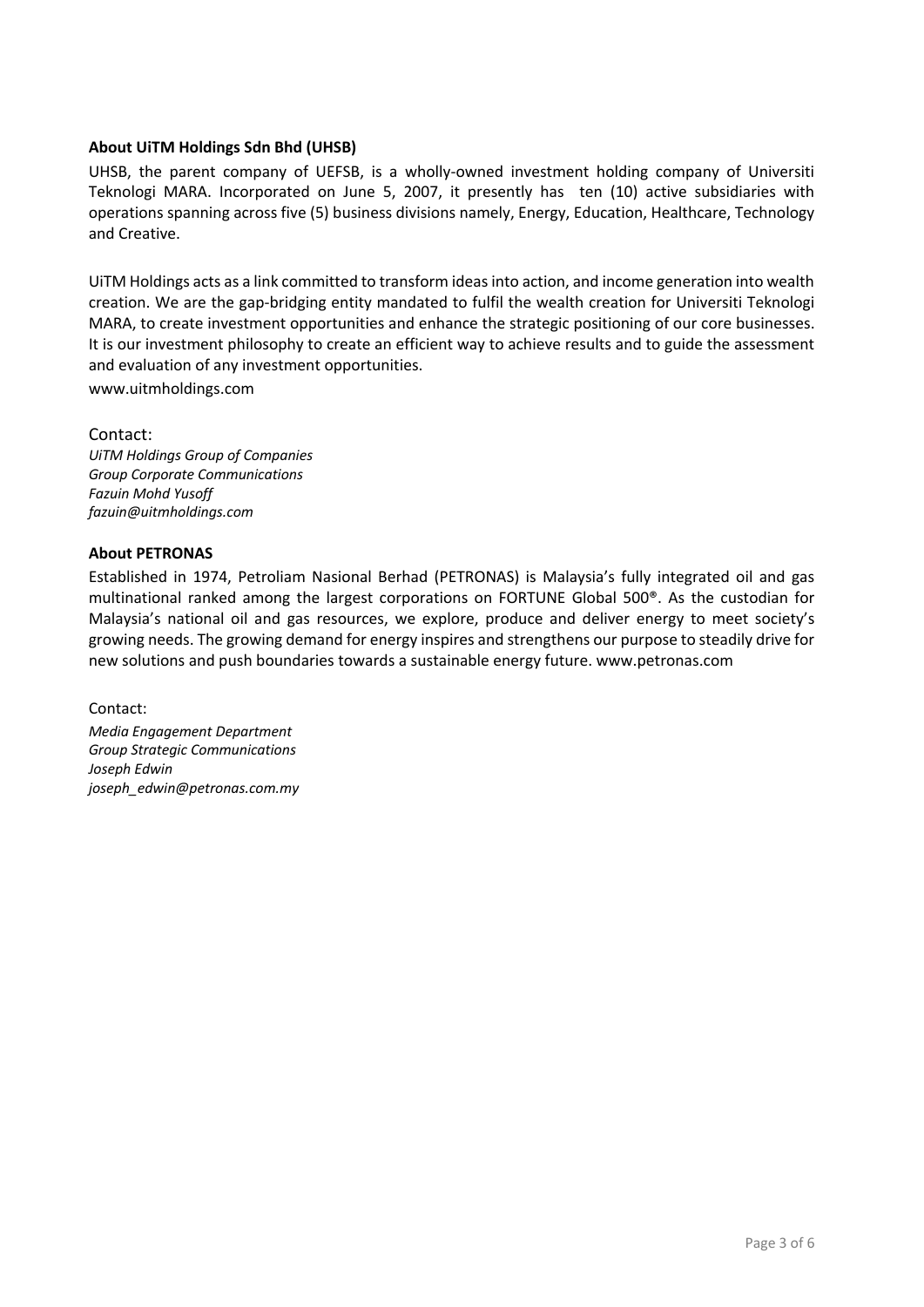## **EMBARGO SEHINGGA [11MAC 2019]**

#### **SIARAN AKHBAR:**

# **Usahasama UiTM dan Petronas untuk Membangunkan Sektor Tenaga Boleh Baharu dan Pengoptimuman Tenaga**

**SHAH ALAM, 7 Mac 2019 (Khamis) 2019** UiTM Energy & Facilities Sdn Bhd (UEFSB) dan Petronas Power Sdn Bhd (Petronas Power), telah menandatangani Surat Hasrat (Letter of Intent) untuk bekerjasama membangunkan sektor Tenaga Boleh Baharu dan Pengoptimuman Tenaga. UEFSB adalah sebuah anak syarikat UiTM Holdings Sdn Bhd (UHSB), yang berfungsi sebagai syarikat komersil dan pelaburan Universiti Teknologi MARA (UiTM), manakala Petronas Power merupakan anak syarikat Petroliam Nasional Berhad.

Kedua-dua pihak berhasrat untuk memanfaatkan kekuatan dan pengalaman masing-masing dalam usaha memperoleh, membangun dan melaksana projek Tenaga Boleh Baharu dan Pengopimuman Tenaga. Antara usahasama yang akan dijalankan dengan segera ialah peluang melaksanakan program pengoptimuman tenaga dan pemasangan peralatan penjanaan tenaga solar di bangunan milik UiTM di seluruh negara. UiTM memiliki lebih daripada 30 buah kampus di seluruh negara, di mana projek ini mampu menghasilkan penjimatan ke atas perbelanjaan tenaga sebanyak 30% setahun sekiranya berjaya dilaksanakan.

Turut hadir pada majlis yang telah diadakan pada 7 Mac 2019, ialah Naib Presiden Kanan Strategi Korporat Petronas Mohamed Firouz Asnan, Dr Jay Mariappan, Ketua Tenaga Baharu Petronas, ialah Naib Canselor UiTM, Prof. Ir. Dr. Mohd Azraai Kassim dan Puan Norzaimah Maarof, Ketua Pegawai Eksekutif Kumpulan UiTM Holdings Sdn Bhd (UHSB).

"Usahasama ini mampu memperkukuhkan kelebihan berdaya saing UiTM di dalam sektor pendidikan tinggi dalam misinya untuk menjadi sebuah universiti cemerlang, di samping mampu menjana pertumbuhan komersial yang tinggi, ke arah masa hadapan yang mampan dan lestari.", ulas Naib Canselor UiTM, Prof. Ir. Dr. Mohd Azraai Kassim.

UHSB memiliki sebuah Jana Kuasa Elektrik Solar PV Berskala Besar 61 MW di Gambang, Pahang. Ia telahpun bermula beroperasi pada 8 Mac 2019. Fasiliti ini mampu menjana lebih 80,000 MWj tenaga bersih dan menghasilkan RM 650 juta pendapatan sepanjang 21 tahun. Penjanaan tenaga hijau ini mampu mengurangkan pelepasan karbon sebanyak 56,000 tan setiap tahun. Jana Kuasa Solar ini merupakan fasiliti sebegini rupa yang terbesar di dunia yang dimiliki oleh sesebuah Institusi Pengajian Tinggi. Ia telah dibiayai menerusi terbitan Sukuk Hijau ASEAN SRI (ASEAN Green SRI Sukuk) yang merupakan Sukuk Hijau ASEAN SRI yang pertama di dunia yang diterbitkan oleh sebuah universiti.

Jana Kuasa Elektrik Solar di Gambang ini juga menempatkan sebuah Pusat Penyelidikan Solar UiTM yang serba canggih dan moden. Pusat Penyelidikan ini akan menjadi Pusat Kecemerlangan untuk Inovasi, Pembangunan dan Pengkomersialan Tenaga Boleh Baharu. Akses kepada maklumat masa sebenar dan silam membolehkan para penyelidik melakukan analisa dan simulasi. Ini memungkinkan penemuan baharu di dalam teknologi solar dan di dalam pengurusan dan penyimpanan tenaga. Tambahan juga, keberadaan Jana Kuasa Elektrik Solar ini di atas tanah yang luas menyediakan persekitaran yang ideal untuk membolehkan pengoptimuman tanah dilakukan di mana kajian tentang integrasi antara teknologi solar dan pertanian dapat dijalankan.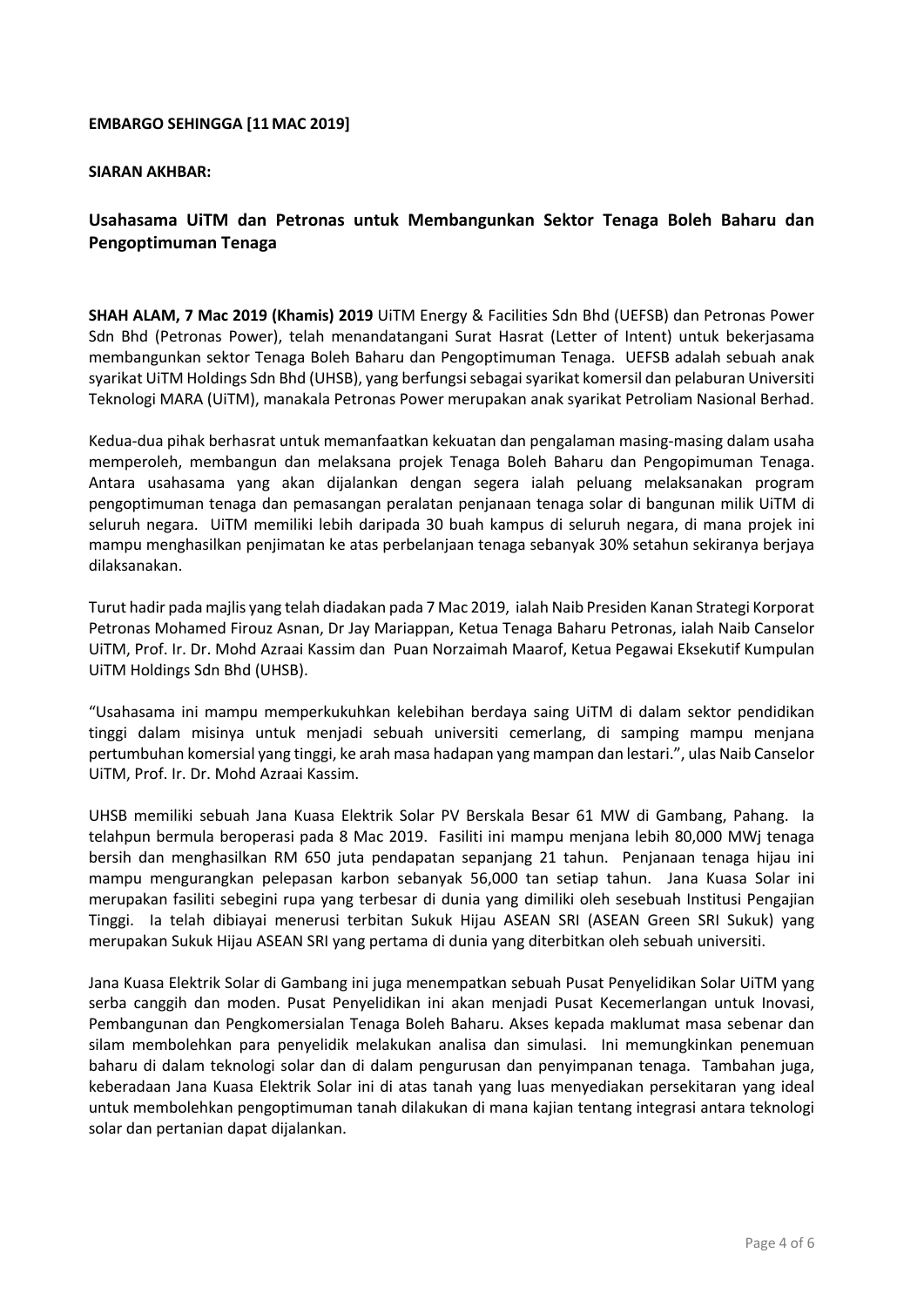UHSB juga telah memulakan pembangunan Jana Kuasa Elektrik Solar PV Berskala Besar keduanya yang berkapasiti 31 MW di Pasir Gudang, Pahang. Dijangka siap pada Suku Pertama 2010, Jana Kuasa ini mampu menjana lebih 40,000 MWj tenaga bersih dan menghasilkan RM 315 juta pendapatan sepanjang 21 tahun. Penjanaan tenaga hijau mampu mengurangkan pelepasan karbon sebanyak 28,000 tan setiap tahun.

Prof. Ir. Dr. Mohd Azraai Kassim menambah, "Tenaga yang dihasilkan oleh kedua-dua Jana Kuasa Solar milik UiTM ini berjumlah 92 MW. Jumlah tenaga yang dihasilkan ini akan menyumbang sebanyak 4% daripada Tenaga Boleh Baharu negara menjelang 2020.".

Sebagai mengulas usahasama ini, En Mohamed Firouz berkata: "Langkah Petronas ke arah tenaga bersih ini dilihat sebagai satu usaha penting bagi memastikan kemampanan Petronas. Ia berfungsi sebagai strategi 'Langkah Keluar' yang mampu membuka bidang perniagaan baru, sempena transformasi sektor tenaga, dan berperanan melindungi perniagaan kami daripada kekalutan masa hadapan.".

Selari dengan usaha ini, Petronas juga sedang menjalankan beberapa inisiatif di dalam negara yang bertujuan untuk membantu mencapai sasaran kerajaan yang meletakkan 20% daripada penjanaan tenaga negara perlu dijana daripada sumber Tenaga Boleh Baharu menjelang 2025. Usaha ini membabitkan projek solar atas bumbung di Suria KLCC, sebuah Jana Kuasa Solar 10 MW di Gebeng, Pahang dan pemasangan penjana tenaga solar di bangunan dan aset milik Petronas seluruh negara.

"Perniagaan Tenaga Baharu ini berhasrat untuk menyumbang sekurang-kurangnya 1.5 GW tenaga Tenaga Boleh Baharu, sebagai usaha menyumbang ke arah mencapai sasaran 6 GW Tenaga Boleh Baharu Kerajaan Malaysia menjelang 2025. Kami yakin usahasama antara industri dan sebuah rakan daripada sektor pendidikan seperti UiTM amat penting untuk mencapai sasaran ini", ujar Mohamed Firouz.

Perniagaan Tenaga Baharu Petronas ini akan bergerak sebagai sebuah unit perniagaan yang lengkap dan menumpukan focus kepada solusi tenaga bersih, yang merangkumi Tenaga Boleh Baharu seperti tenaga solar, angin dan hibrid, termasuk penghasilan dan penyimpanan gas asli. Kejayaan ini akan menjadi teras utama di dalam memastikan integrasi penuh solusi tenaga bersih seluruh dunia.